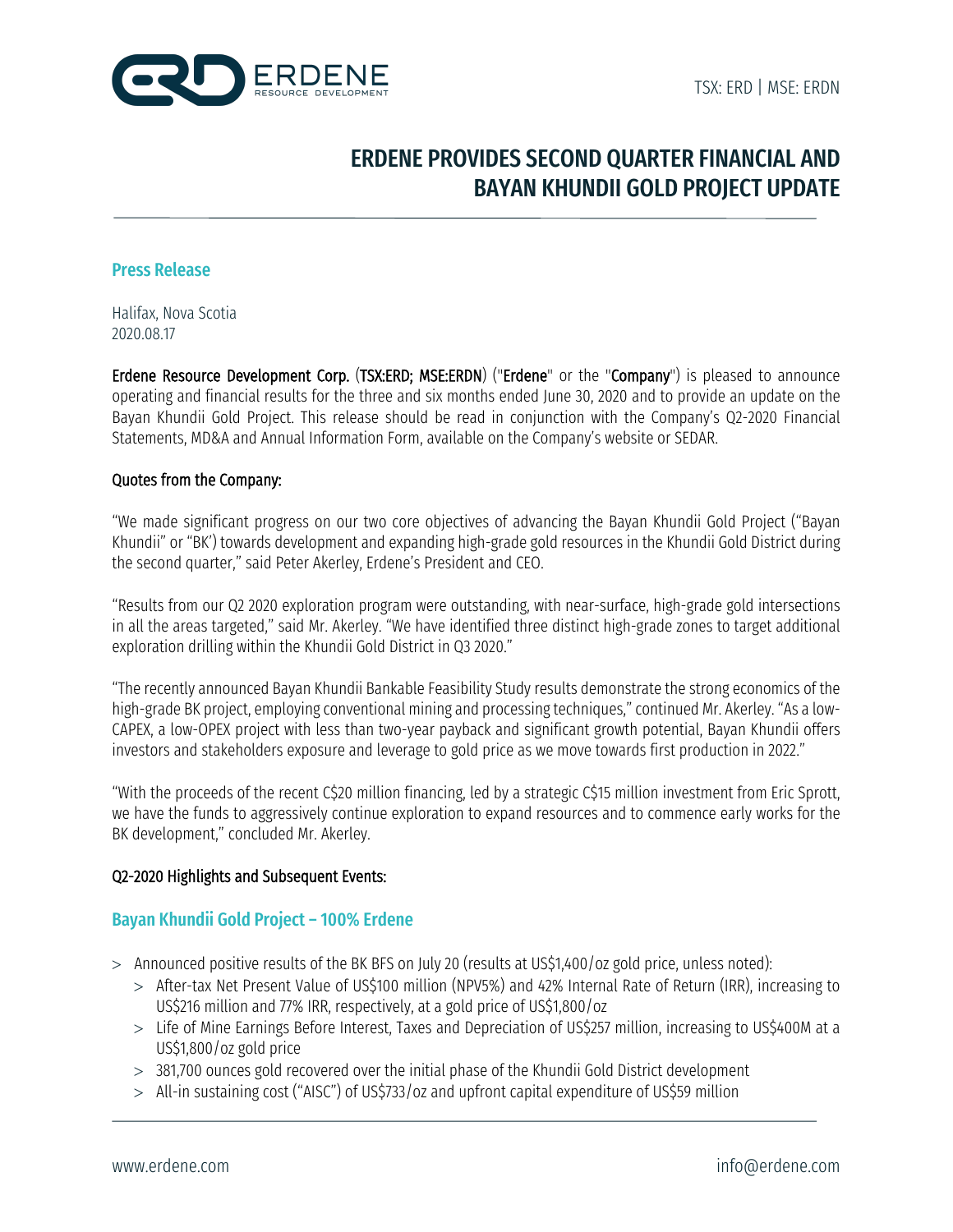

- > Measured and Indicated Resources of 521,000 ounces gold at an average grade of 3.16 g/t gold
- > Proven and Probable Reserves of 409,000 ounces gold at an average grade of 3.71 g/t gold
- > Average annual gold production of 63,500 ounces, including 77,600 ounces in Year 2
- > Eight-year project, including one-year pre-production, six-year operating life and one-year closure
- > Payback period of less than 2 years
- > Adjacent high-grade resources and recent discoveries provide excellent growth opportunities
- > Significant benefits to Mongolia, including Life of Mine royalties and taxes of US\$103 million and approximately 400 new direct jobs in Bayankhongor Province
- > Completed the ESIA and the Mongolian statutory Detailed Environmental Impact Assessment ("DEIA") for BK, built upon the ESIA, has been fully drafted in advance of public consultations:
	- > These studies provide detailed background information, assessment, and management commitments for major impact domains, including climate and air quality, water, biodiversity conservation, economy and employment, land use, cultural heritage, occupational and community health, safety, security, and transport
	- > Public consultations are planned in late Q3 2020, following which the company will submit the BK DEIA to the Mongolian government for approval
- > Obtained several necessary permits and regulatory approvals required for mine development:
	- > Land use permits issued, granting access to an initial 100-hectare area needed to construct the BK open-pit and associated surface infrastructure
	- > Tax stabilization certificate conditionally approved, fixing tax rates for a period of nine years on no less favourable terms than the current conditions in place in Mongolia

# **Exploration**

- > Confirmed three new near-surface, high-grade gold zones on the Khundii Mining License:
	- > Discovered a very high-grade gold zone starting at the surface in the Midfield SE zone:
		- o Intersected 5.5 metres of 125.9 g/t gold, including 1 metre of 581.6 g/t gold, in BKD-288, beginning 11.5 metres downhole
		- o Drilled 15 metres of 25.6 g/t gold, including 1 metre of 338 g/t gold beginning at 14.9 metres in BKD-274, 40 metres north of BKD-288
		- o Intersected anomalous mineralization in 16 of 18 holes, all within 25 metres from the surface
		- o The area is currently classified as waste or low-grade stockpile material in the resource model
	- > Intersected anomalous (≥0.2 g/t) gold in all 11 holes in a 100m x 50m area at Striker SW
		- o BKD-292 intersected 15 metres of 29 g/t gold beginning 0.9 metres from drill collar, including one metre of 353 g/t gold
	- > Trenched high-grade zones at recently discovered Khar Mori (Dark Horse) prospect
		- o Returned 6 metres grading 8.8 g/t gold, including 1 metre of 50.8 g/t gold on the main Dark Horse structure in trench KMT-01
		- o Trenched 4 metres of 14 g/t gold, including 1 metre of 45.3 g/t gold at KMT-03 on a structural intersection zone 850 metres east southeast of KMT-01

# Financial and Corporate Highlights

- > Closed \$20 million financing led by \$15 million strategic investment from Eric Sprott
	- > Proceeds will be used to advance exploration of the Khundii Gold District and development of the Bayan Khundii Gold Project and for working capital and general corporate purposes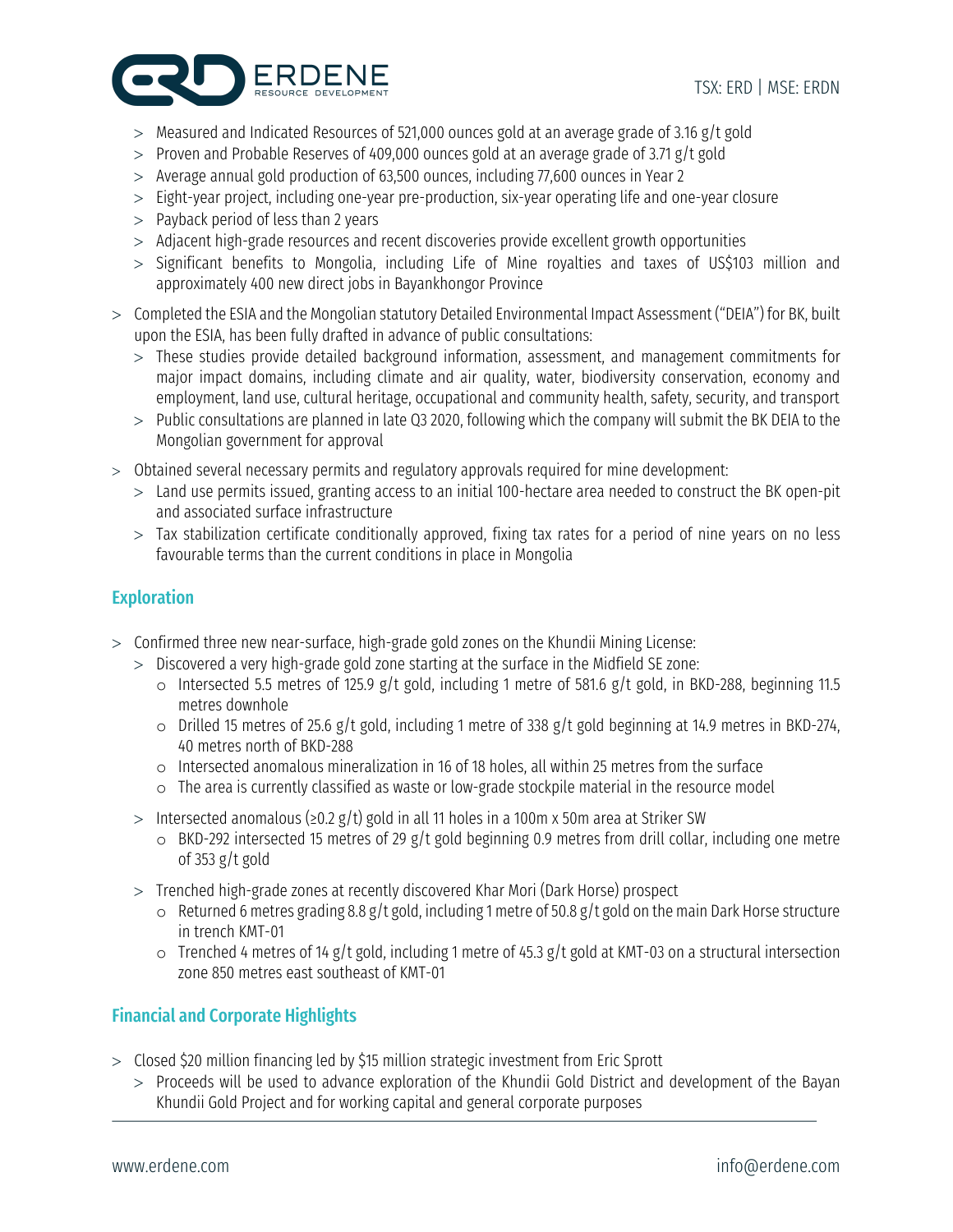

- > Recorded a net loss of \$6,677,985 for the three months ended June 30, 2020, compared to a net loss of \$755,291 for the comparative 2019 period
	- > Exploration and Evaluation expenditures, including capitalized costs of \$2,036,502 in Q2 2020 exceeded expenditures of \$1,807,460 for Q2 2019 as increased technical consultant costs associated with the Bayan Khundii Bankable Feasibility Study more than offset lower exploration activity
	- > Corporate and administrative expenses, excluding non-cash, share-based compensation and depreciation were \$225,948 for the three months ended June 30, 2020, versus \$259,666 in the prior-year quarter as lower directors' fees and travel costs more than offset increased professional fees
	- > Non-cash fair value adjustment of \$5,740,401 and accrued interest expense of \$502,991 in the current quarter relating to the convertible loan from the European Bank for Reconstruction and Development ("EBRD") that was secured in Q4 2019

# Background on the Bayan Khundii Gold Project Development

Erdene's deposits are located in the Edren Terrane, within the Central Asian Orogenic Belt, host to some of the world's largest gold and copper-gold deposits. The Company has been the leader in exploration in southwest Mongolia over the past decade and is responsible for the discovery of the Khundii Gold District comprised of multiple high-grade gold and gold/base metal prospects, two of which are being considered for development: the 100%owned Bayan Khundii and Altan Nar projects. Together, these deposits form the Khundii Gold Project.

In July 2020, Erdene announced the results of an independent Feasibility Study for the Bayan Khundii Gold Project [\(press release here\)](https://dltkyhzg7evud.cloudfront.net/assets/files/4206/epr_en.pdf). The Feasibility Study results include an after-tax Net Present Value at a 5% discount rate and a US\$1,400/oz gold price of US\$100 million and Internal Rate of Return ("IRR") of 42%. The Feasibility Study envisions an open-pit mine at Bayan Khundii from Years 0-7, producing an average of 63,500 oz gold per year at a head grade of 3.71 g/t gold, utilizing a conventional carbon in pulp processing plant at the Bayan Khundii mine. Production is expected to commence in early 2022 based on the current project schedule.

# Qualified Person and Sample Protocol

Peter Dalton, P.Geo. (Nova Scotia), Senior Geologist for Erdene, is the Qualified Person as that term is defined in National Instrument 43-101 and has reviewed and approved the technical information contained in this news release. All samples have been assayed at SGS Laboratory in Ulaanbaatar, Mongolia. In addition to internal checks by SGS Laboratory, the Company incorporates a QA/QC sample protocol utilizing prepared standards and blanks. All samples undergo standard fire assay analysis for gold and ICP-OES (Inductively Coupled Plasma Optical Emission Spectroscopy) analysis for 33 additional elements. For samples that initially return a grade greater than 5 g/t gold, additional screen-metallic gold analysis is carried out which provides a weighted average gold grade from fire assay analysis of the entire +75 micron fraction and three 30-gram samples of the -75 micron fraction from a 500 gram sample.

Erdene's drill core sampling protocol consisted of collection of samples over 1 or 2 m intervals (depending on the lithology and style of mineralization) over the entire length of the drill hole, excluding minor post-mineral lithologies and un-mineralized granitoids. Sample intervals were based on meterage, not geological controls or mineralization. All drill core was cut in half with a diamond saw, with half of the core placed in sample bags and the remaining half securely retained in core boxes at Erdene's Bayan Khundii exploration camp. All samples were organized into batches of 30 including a commercially prepared standard, blank and either a field duplicate, consisting of two quarter-core intervals, or a laboratory duplicate. Sample batches were periodically shipped directly to SGS in Ulaanbaatar via Erdene's logistical contractor, Monrud Co. Ltd.